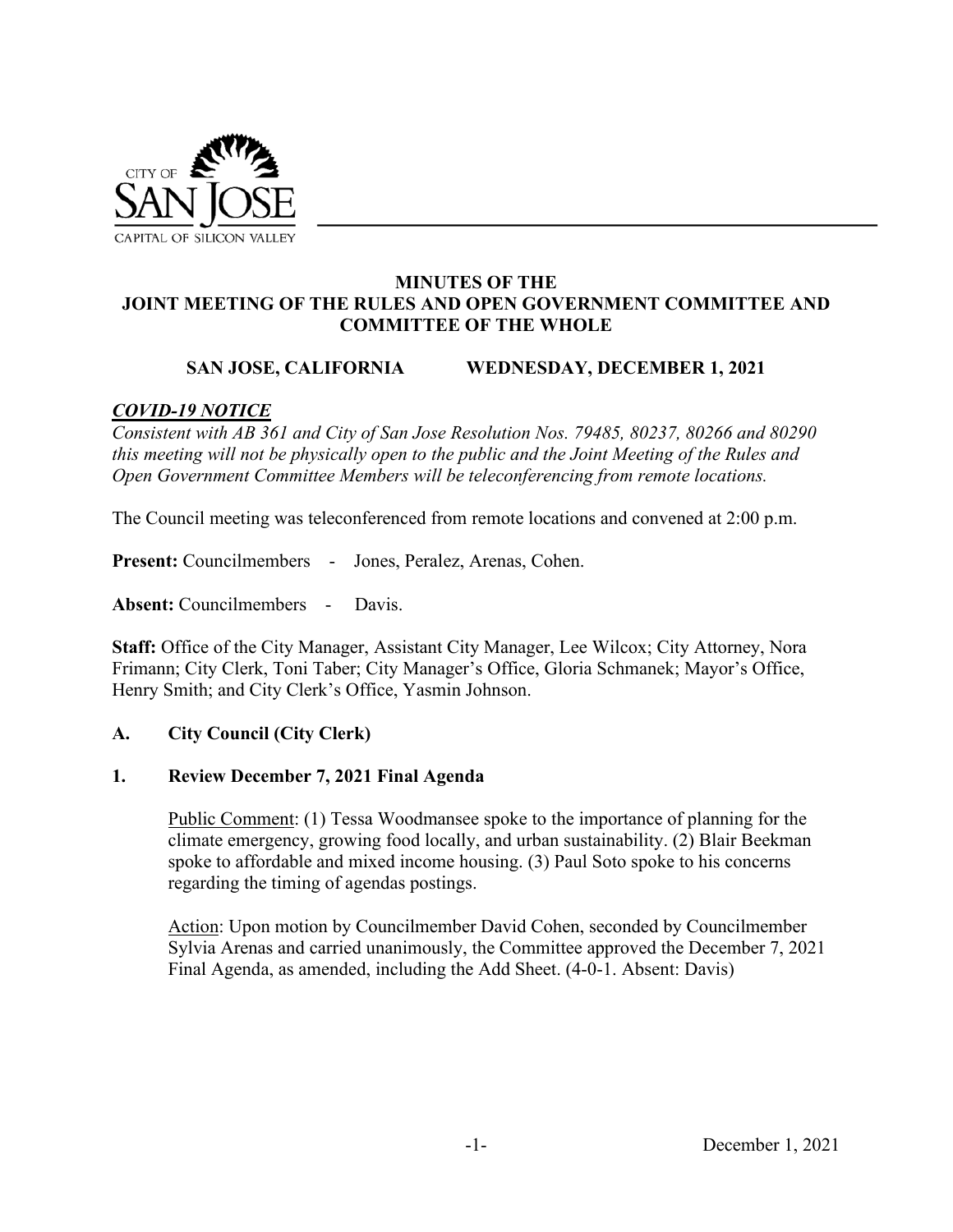# **2. Review December 14, 2021 Draft Agenda**

Public Comment: (1) Tessa Woodmansee addressed the process of posting agendas and the housing crisis. (2) Paul Soto spoke to the project labor agreements. (3) Blair Beekman spoke to surveillance technology, the proposed rate plans for the City regarding PG&E, and renewable energy.

Action: Upon motion by Councilmember David Cohen, seconded by Councilmember Raul Peralez and carried unanimously, the Committee approved the December 14, 2021 Draft Agenda, with an 11:00 a.m. Open Session start time, Item 3.3 and 10.2 deferred to January 11, 2021 Council Meeting, and Item 3.7 deferred one week to be discussed at the December 8, 2021 Rules and Open Government Committee Meeting. (4-0-1. Absent: Davis)

# **B. Review of Upcoming Special Meeting Agenda(s)**

None provided.

- **C. Legislative Update** 
	- **1. State**
	- **2. Federal**

There were none presented.

#### **D. Meeting Schedules**

### **a. 2021-2022/2022-2023 City Budget Calendar and Budget Study Session Schedule and 2022-2023 Preliminary General Fund Forecast and Budget Study Session. (City Manager)**

Public Comment: (1) Tessa Woodmansee spoke to the committee meeting start times and the Cities budget. (2) Blair Beekman spoke to the Budget Director and open public policies.

Action: Upon motion by Councilmember Sylvia Arenas, seconded by Councilmember Raul Peralez and carried unanimously, the Committee approved the proposed 2021- 2022/2022-2023 City Budget Calendar as presented in Attachment A of the staff memorandum and the schedule for City Council Budget Study Sessions for the 2022- 2023 Operating Budget, 2022-2023 Capital Budget and 2023-2027 City Capital Improvement Program, and 2022-2023 Fees and Charges Report as presented and explained in Attachment B and explained in the staff memorandum; and set a City Council Study Session for Friday, January 14, 2022 from 9:00 a.m.- 12:00 p.m. entitled "2022-2023 Preliminary General Fund Forecast and Budget". (4-0-1. Absent: Davis)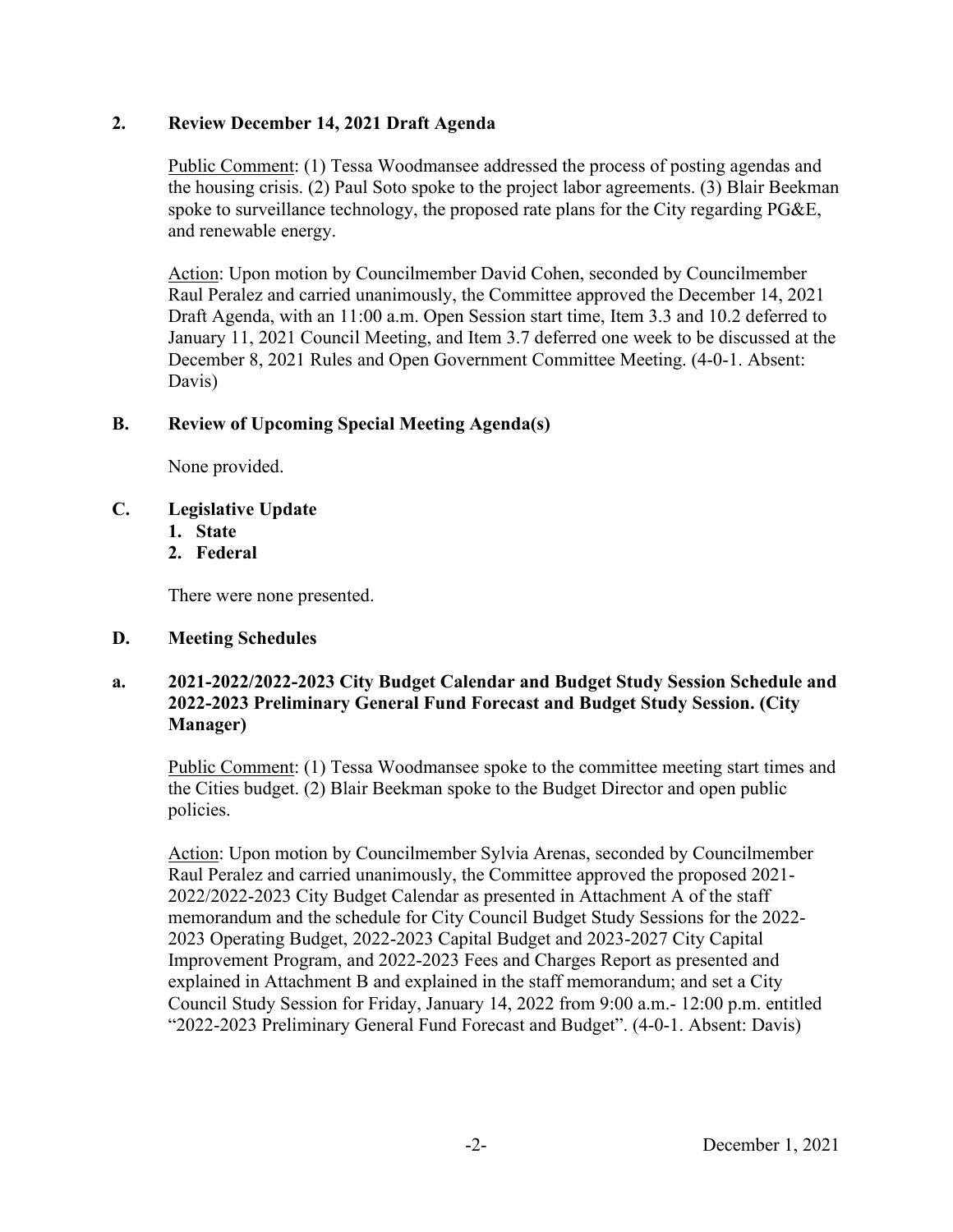### **b. Redistricting. (City Clerk)**

Public Comment: (1) Blair Beekman spoke to the unity and community maps. (2) Paul Soto spoke to redlining issues. (3) Tessa Woodmansee spoke to environmental racism.

Action: Upon motion by Councilmember David Cohen, seconded by Councilmember Sylvia Arenas and carried unanimously, the Committee set the date and time and agenda for a meeting regarding Redistricting on Friday, December 3, 2021 at 9:00 a.m. (4-0-1. Absent: Davis)

### **E. The Public Record**

Public Comment: (1) Paul Soto spoke to zoning laws on Lincoln Ave. (2) Blair Beekman spoke to future of subsidy processes. (3) Tessa Woodmansee addressed building heights in the Willow Glen area.

Action: Upon motion by Councilmember Raul Peralez, seconded by Councilmember Sylvia Arenas and carried unanimously, the Public Record for November 10, 2021– November 23, 2021 was noted and filed. (4-0-1. Absent: Davis)

### **F. Boards, Commissions and Committees**

None provided.

- **G. Rules Committee Reviews, Recommendations and Approvals**
- **1. Consent Calendar**
- **a. Approval of Holiday Resource Fair Community Event Sponsored by Council District 8 as a City Council Sponsored Special Event to Expend City Funds and Accept Donations of Materials and Services for the Event. (Arenas)**
- **b. Retroactive Approval of Poco Way Fall Festival Event Sponsored by Council District 5 as a City Council Sponsored Special Event to Expend City Funds and Accept Donations of Materials and Services for the Event. (Carrasco)**
- **c. Retroactive Approval of Blossom Valley Dumpster Day and Greystone Park Neighbor Day Events Sponsored by Council District 10 as City Council Sponsored Special Events to Expend City Funds and Accept Donations of Materials and Services for the Event. (Mahan)**

Action: Upon motion by Councilmember David Cohen, seconded by Councilmember Raul Peralez and carried unanimously, the City Council Sponsored Special Events were retroactively approved and cross-referenced to the December 7, 2021 Council Agenda for action. (4-0-1. Absent: Davis)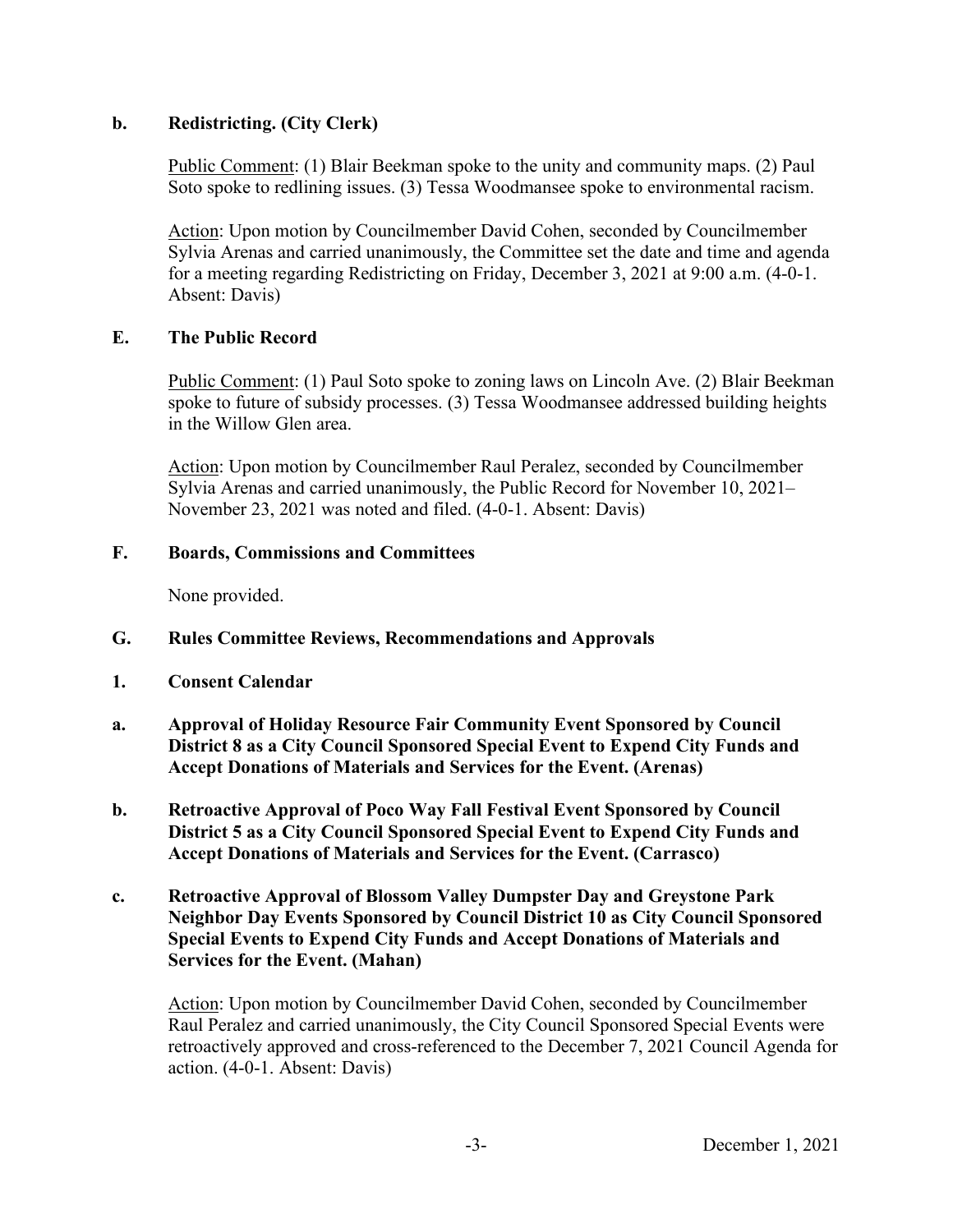# **d. July 2020 - June 2021 Open Government Report. (City Manager)**

Public Comment: (1) Blair Beekman addressed the public being able to speak on the City Manager and Closed Session Report Items. (2) Paul Soto spoke to democracies and open government ideas.

Action: Upon motion by Councilmember David Cohen, seconded by Councilmember Raul Peralez and carried unanimously, the Committee accepted the Open Government Report on posting of public calendars, public record request data, and data regarding posting of agendas and minutes of the City Council and decision-making bodies. (4-0-1. Absent: Davis)

### **2. ADA Compliance for Small Businesses. (Peralez, Davis, Esparza)**

Public Comment: (1) Blair Beekman spoke to equity issues in the workplan. (2) Paul Soto addressed racial equity issues. (3) Tessa Woodmansee spoke on the workplan and the importance of supporting small business.

Action: Upon motion by Councilmember Sylvia Arenas, seconded by Councilmember David Cohen and carried unanimously, the Committee deferred the item one week to the December 8, 2021 Rules and Open Government Committee Meeting to have the Early Consideration Response Forms completed. (4-0-1. Absent: Davis)

#### **3. ADA Compliance. (Jones, Jimenez, Foley)**

Action: Upon motion by Councilmember Sylvia Arenas, seconded by Councilmember David Cohen and carried unanimously, the Committee deferred the item one week to the December 8, 2021 Rules and Open Government Committee Meeting to have the Early Consideration Response Forms completed. (4-0-1. Absent: Davis)

# **H. Review of additions to Council Committee Agendas/Workplans**

#### **1. Community and Economic Development Committee**

# **2. Update to the August 2021 - June 2022 Neighborhood Services and Education Committee Work Plan. (City Manager)**

Action: Upon motion by Councilmember Sylvia Arenas, seconded by Councilmember David Cohen and carried unanimously, the Committee approved the amendment to the August 2021– June 2022 Neighborhood Services and Education Committee Work Plan to drop the following items from the December 9, 2021 Committee meeting: City Manager's Office of Racial Equity Work Plan Status Report. (City Manager – Racial Equity) Library Department's Equity and Inclusion Services Report. (Library) (4-0-1. Absent: Davis)